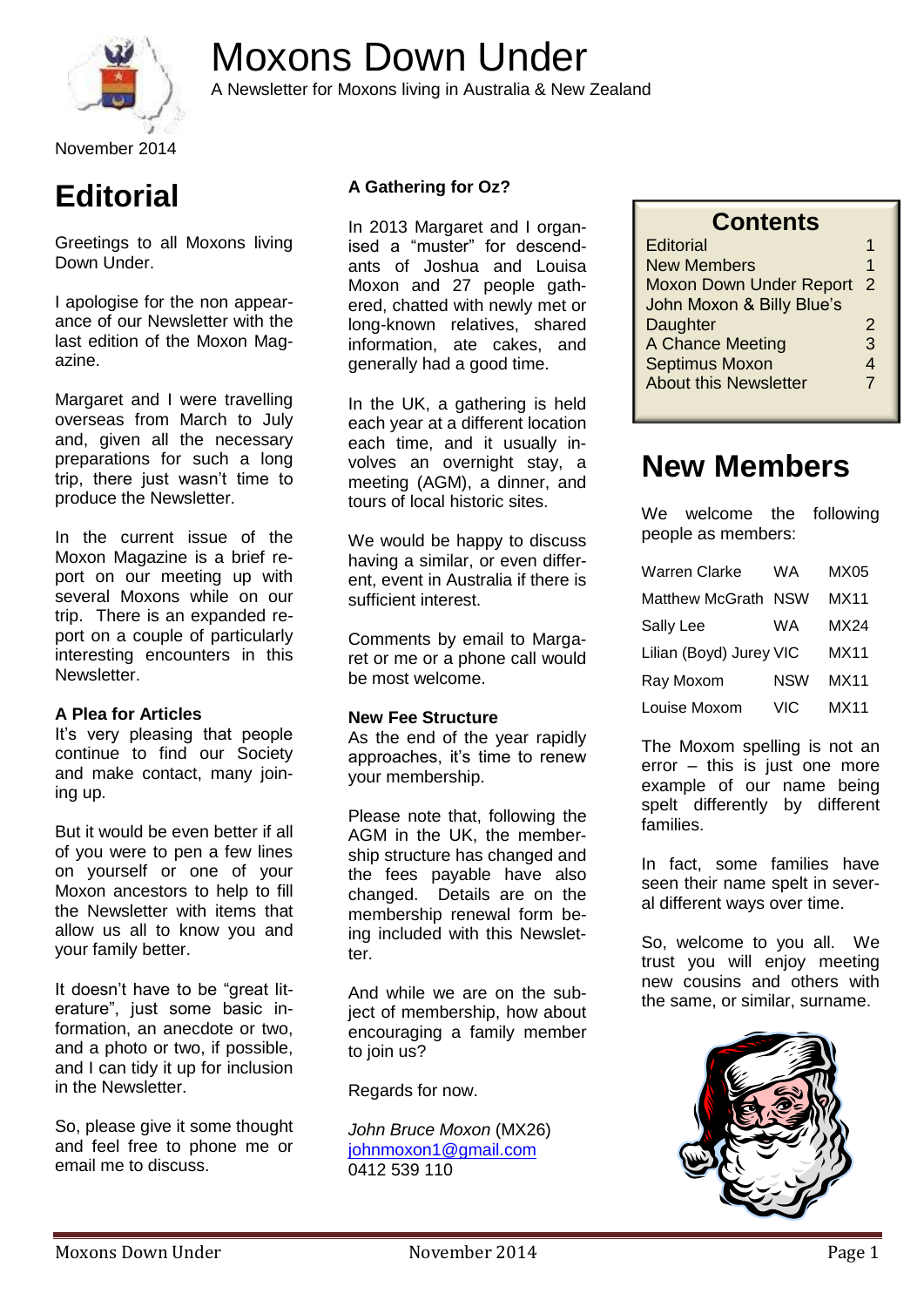### **Moxons Down Under Report for Moxon Society AGM 2013-14**

*(This report was sent to the UK for the AGM – it is reprinted here for the information of Down Under members – Ed.)*

Since the last AGM in September, the Australia-New Zealand membership has attracted 11 new members. All of these are in Australia, and include three members of the Joshua Middleton Moxon clan (MX26) who joined up at our family's Moxon Muster held in October 2013 at Parramatta Park, NSW. The rest seem to have found us through the website, and include two Moxom family members, descended from the convict William Moxon/Moxham/Moxom sent to Hobart Town in 1842 – from the Stewkley Moxons.

Meanwhile three members (including one couple) out of the 26 who were members in 2013 remain unfinancial. Of these, two have decided not to renew after one year's membership and the other one (long term member) is not responding.

A Down Under newsletter was written and distributed with the Moxon Magazine Issue 52 in December 2013. However, since John and I were overseas for nearly five months this year, there was no Down Under newsletter

written for the first half of this year. Patricia Bascombe, who we met in Southampton earlier this year together with Jacquie and John E. Moxon, kindly agreed to distribute the Moxon Magazine Issue 53 directly to members in Australia/New Zealand due to our absence travelling. We were very pleased to meet the Society's membership secretary Chris Moxon in Manchester and Trevor (editor) and Jenny Jordan in Stratford in May.

Due to organizing the Muster and our travels, very little attention has been paid to updating the Moxons Down Under blog/website at [www.moxonsdownunder.blo](http://www.moxonsdownunder.blogspot.com.au/) [gspot.com.au](http://www.moxonsdownunder.blogspot.com.au/) . Hopefully this will change soon.

Our finances remain enough to pay our expenses, despite some membership fees being paid directly to the UK through PayPal and bank standing orders. For two years running, website costs for the Society have been paid from the Moxons Down Under account.

Balance at 1/7/2013 \$406.70

Deposits 2013-14 \$369.14 (membership fees)

Expenses 2013-14 \$510.69 (bank fees \$48; postage \$48.04; website \$133.00; \$281.65 reimbursement from 2012-13 – website; postage; stationery)

Balance at 30/6/2014 \$432.15

Other functions

• continuing to respond to members' enquiries about logging in to the website and other website issues.

• spending many hours assisting the Committee with enhancing family trees and managing the Society's content on its new Ancestry account (MoxonSociety) and helping membership secretary Chris Moxon with the new Tree Guardian initiative, including loading all gedcom files to the Ancestry.co.uk account

• participating as a member of the managing committee of the Moxon Society since September 2013 .

*Margaret Tucker Moxon John Bruce Moxon Co-ordinators, Moxons Down Under 3 August 2014*

## **John Moxon, son-in-law of Billy Blue the ferryman**

When one John Moxon, aged 21, a seaman from Nottingham was convicted at the town Assizes and sentenced to seven years transportation to the colony of New South Wales in 1818, I wonder if his family ever knew what had become of him? After six months confined to the hulk Justitia on the Thames at Woolwich, he and his companion in crime, 20 year old William Johnson from the Isle of Ely were transferred to the Lord Sidmouth and set sail from Sheerness, arriving at Sydney Cove with 158 other convicts on 11th March 1819.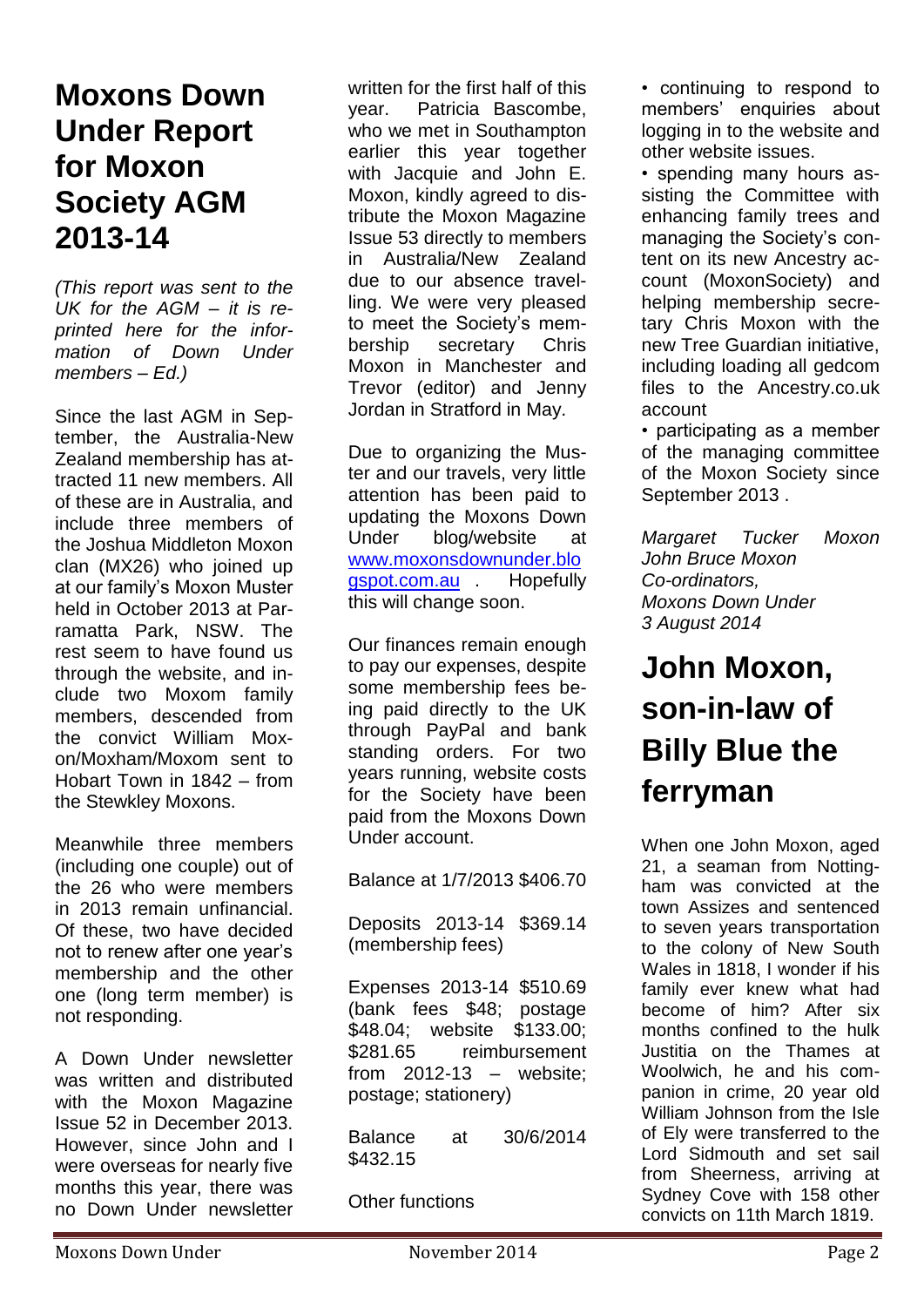It is difficult to identify which family tree this John Moxon belongs to, but records suggest that he was the John Moxon baptised in September 1796 at Nottingham, the son of John and Phebe Moxon<sup>1</sup>. It also appears that John senior and Phebe (Teal) married in South Lynn, Norfolk in 1794<sup>2</sup>. My assumptions are based on convict records which state two different places of origin for young John: Nottingham and Norfolk. At the beginning of the 19th century there were a few Moxon families living in both Nottingham and in various places in Norfolk.

John Moxon was possibly fortunate, being assigned to Captain John Piper, a former member of the New South Wales Corps who after returning to London, came back to the colony as a naval officer. He then became a significant early settler, magistrate, a civil servant with responsibility for the collection of customs duties, excise on spirits, harbour dues, control of lighthouses, and crime on water; and later as a landowner with holdings from Botany Bay to Bathurst. Point Piper in Sydney, now a very expensive address, is named after him.

By 1823, his servant John Moxon was given a ticket of

 $\overline{a}$ <sup>1</sup> Ancestry.com. *England, Select Births and Christenings, 1538-1975* [database on-line]. Provo, UT, USA: Ancestry.com Operations, Inc., 2014.

leave, enabling him to earn on his own account. Captain Piper stated that he was a well-behaved, honest and industrious man<sup>3</sup>. And then in 1825, he had served his term and was given a Certificate of Freedom<sup>4</sup>, along with his mate William Johnson.

I wonder if it was through the networks of Captain John Piper that John Moxon met the colourful ferryman Billy Blue (1767-1834) and his daughter Susannah? Billy Blue was a convict, settler and ferryman possibly born in Jamaica, but living in Deptford, London at the time of his crime in 1796. He may have been an emancipated Afro-American slave, since he told stories or fighting for the British during the American Revolution. Billy Blue married a convict Elizabeth Williams in 1804 and had six children, including Suzannah. In 1827, Suzannah married John Moxon (Moxom) at St Philips, Church Hill<sup>5</sup>. They had three children, sadly none of whom survived infancy. At this time, John was living with Billy Blue at Hunters Hill, and during this period, Lavendar Bay was called Moxom Bay.

[http://adb.anu.edu.au/biography/blue](http://adb.anu.edu.au/biography/blue-william-billy-12804)[william-billy-12804](http://adb.anu.edu.au/biography/blue-william-billy-12804) Australian Dictionary of Biography, downloaded 19/10/2014

 $\overline{a}$ 3

<sup>5</sup> Ancestry.com. *Australia Marriage Index, 1788-1950* [database on-line]. Provo, UT, USA: Ancestry.com Operations, Inc., 2010

Unfortunately, John Moxon died in  $1832^6$  and in 1834, Suzannah married George Lavendar, another ferryman, the Bay was renamed and remains Lavendar Bay today. George and Susannah had one surviving child, and there are many descendants at the present day. Billy Blue is remembered by the naming of Blue's Point, where his ferries docked on the northern shore of Port Jackson.

*Margaret Tucker Moxon 2014*

## **The Joy of a Chance Meeting**

It's always nice to meet up with people you like.

But when that meeting is totally unexpected, it's a special kind of nice.

And that's just what happened when Margaret and I were in Barnsley (Yorkshire) at the Archives Office searching for information on Sarah Middleton who married Isaac Moxon (MX26) around 1836.

On our second visit to the Archives, Margaret said to the woman whom she assumed was the woman who had assisted us on our previous visit, as she approached us "You know, you look just like my husband's cousin's wife."

The woman smiled and said "Well, that's because I am, Margaret. It's me, Heather!"

 $2$  England Marriages, 1538-1973 ," index, *FamilySearch* (https://familysearch.org/pal:/M M9.1.1/NF9K-PL3 : accessed 19 Oct 2014), John Moxon and Phebe Teel, 19 Mar 1794; citing Norfolk, England, reference ; FHL microfilm 1526723.

<sup>4</sup> Certificate of Freedom 17 Mar 1825 147/3375 Citation 4/4423, Reel 601

<sup>1</sup> <sup>6</sup> Ancestry.com. *Australia Death Index, 1787-1985 Record No: V183269 149* [database on-line]. Provo, UT, USA: Ancestry.com Operations, Inc., 2010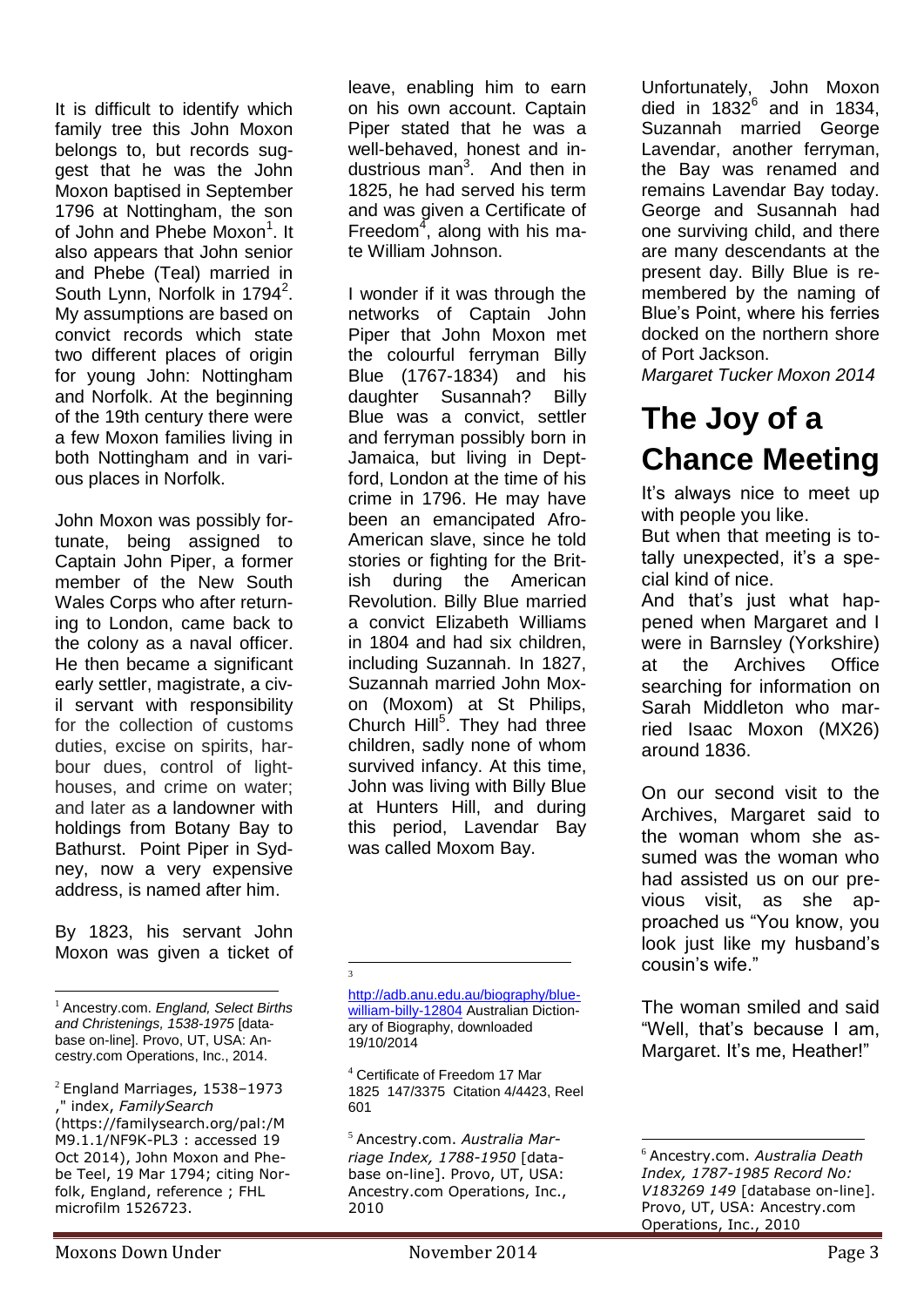And there they were Heather and John Moxon, all the way from Orange, NSW.

So we spent a couple of really enjoyable days exploring our common ancestry.

John had found out that the church historical group at All Saints in Silkstone was meeting the next day and that we would be welcome. All Saints is where Isaac Moxon was baptised in 1790.



We were certainly made welcome – coffee, cake and a tour of the church.



Interior All Saints, Silkstone

Margaret and I also visited Saint Marys in Eccelstone which is where my great grandfather, Joshua, was baptised.



St Marys, Ecclesfield



He was doing research in the archives department when by coincidence he met his cousin who is also called John Moxon and from Australia.

"My wife and I were in the archives centre and that's when we spotted John and his wife, who are from Orange in Australia," he said.

"He was the last person I expected to see."

The stay in Barnsley was most enjoyable and our chance meeting even made the Barnsley Chronicle. Famous, at last.

And, yes, we did find reference to a baptism of a Sarah Middleton, daughter of William, baptised on 20 October, 1805 in Wortley by Peniston, Yorkshire.

Other baptisms indicate that Sarah's mother was named Mary.

It seems Sarah had three siblings – George (b1809), Mary (b1813), and James (b1815) who married Martha and in 1836 had a daughter, Mary.

## **Septimus Moxon and gold fever**

The most recent Moxon Magazine, No 54, includes an article about one Benjamin Jefferson Moxon, a World War 1 soldier , a descendant of the Moxons of Pontefract who established a pharmaceutical company in Hull, eastern Yorkshire. He was born a few years after his great uncle Septimus died on the other side of the world. The family is outlined in MX21, and until recently the Society knew not where Septimus lived and died. He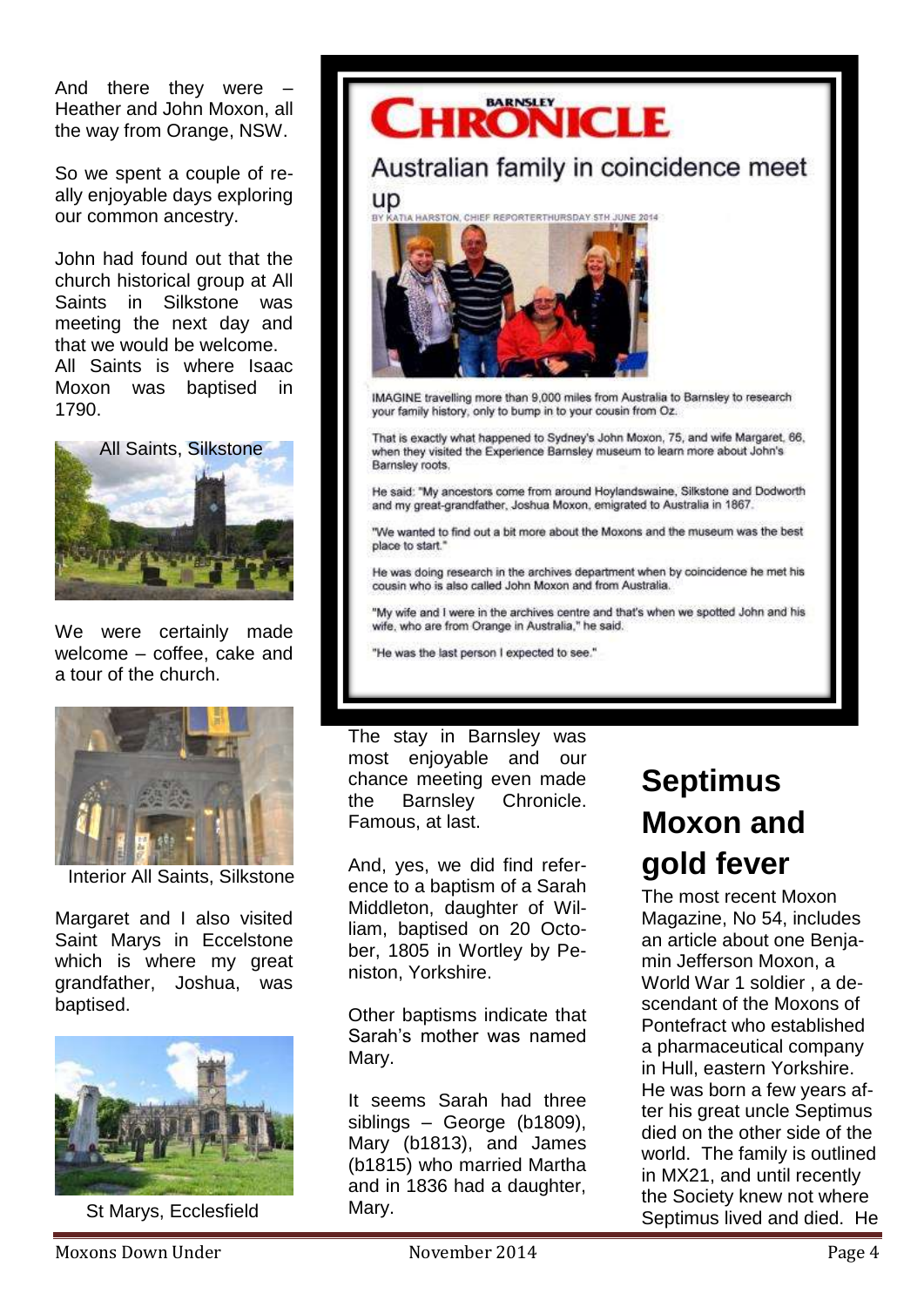was known to have married in London in 1851 but then disappeared.

Septimus Moxon, born 1824 in Hull, Yorkshire was the ninth child of Benjamin Moxon of Pontefract and Hannah Portas who married at the Fish Street Independent Church in Hull in 1810. Septimus' youngest brother Thomas Henry Moxon (1831-1898) was the ancestor of member Harriet Cozens of England. All 12 siblings were born in Hull, with nine of them surviving to adulthood. Most of the sons became businessmen or doctors – part of a successful family. They lived and died either in Kingston Upon Hull or in Great Yarmouth, not far from where they were born.

Septimus was the exception. In the Moxon Magazine issue 31 April 2003, Judith Moxon Ayres of Hull writes that he moved to London and his career was unknown. A search of the British newspaper archives advertisements show that he

was an agent for an insurance company, both in Hull and in London.

Moving to London in his mid-twenties, he married Emma Goulden, a spinster and then sailed to Victoria in the middle of

the goldrushes, moved to the goldfields, then to Geelong and Melbourne, before dying in Sydney where he had business interests.

Could Septimus have been the black sheep in the family? In the 1851 census, Emma Goulden is living with her parents, siblings and her baby son John Alfred Goulden in Sculcoates, but on 28th July the same year, she married Sep-

timus in a civil registration in the Strand, London. I wonder if Septimus was John Alfred's father? It is likely that Benjamin and Hannah Moxon would not have approved of the liaison with the unmarried daughter of a mariner, otherwise they surely would have married in Hull?

The couple quickly produced two daughters, Emma (1852) and Kate (1853) probably in London, although there is no record of their births. Or was he simply adventurous or a restless soul? We will show later that he wasn't averse to a public lark, and may have harboured an ambition to be a professional singer.

In the same year as Kate's



birth, the family set sail for Melbourne on the Sea Nymph as unassisted passengers, most likely to make their fortune in gold.



This was a big undertaking for a young family with three infants under four. However, the streets of Melbourne were not paved with gold. In fact there was a shortage of housing and not many to improve the city – most able men had rushed off to the diggings.



Both infants died the same year, in Collingwood, Vic , a common occurrence for babies during gold rush Melbourne. The following year, Septimus was advertising firewood for sale at his premises in Flinders Street West, so the family of three was obviously struggling.

Sadly, wife and mother Emma, daughter of Thomas Goulden, a mariner of Sculcoates died on 15<sup>th</sup> December 1857 at Cox Town, Bet Bet in the Victorian goldfields.

She was only 29. Now known as the mere district of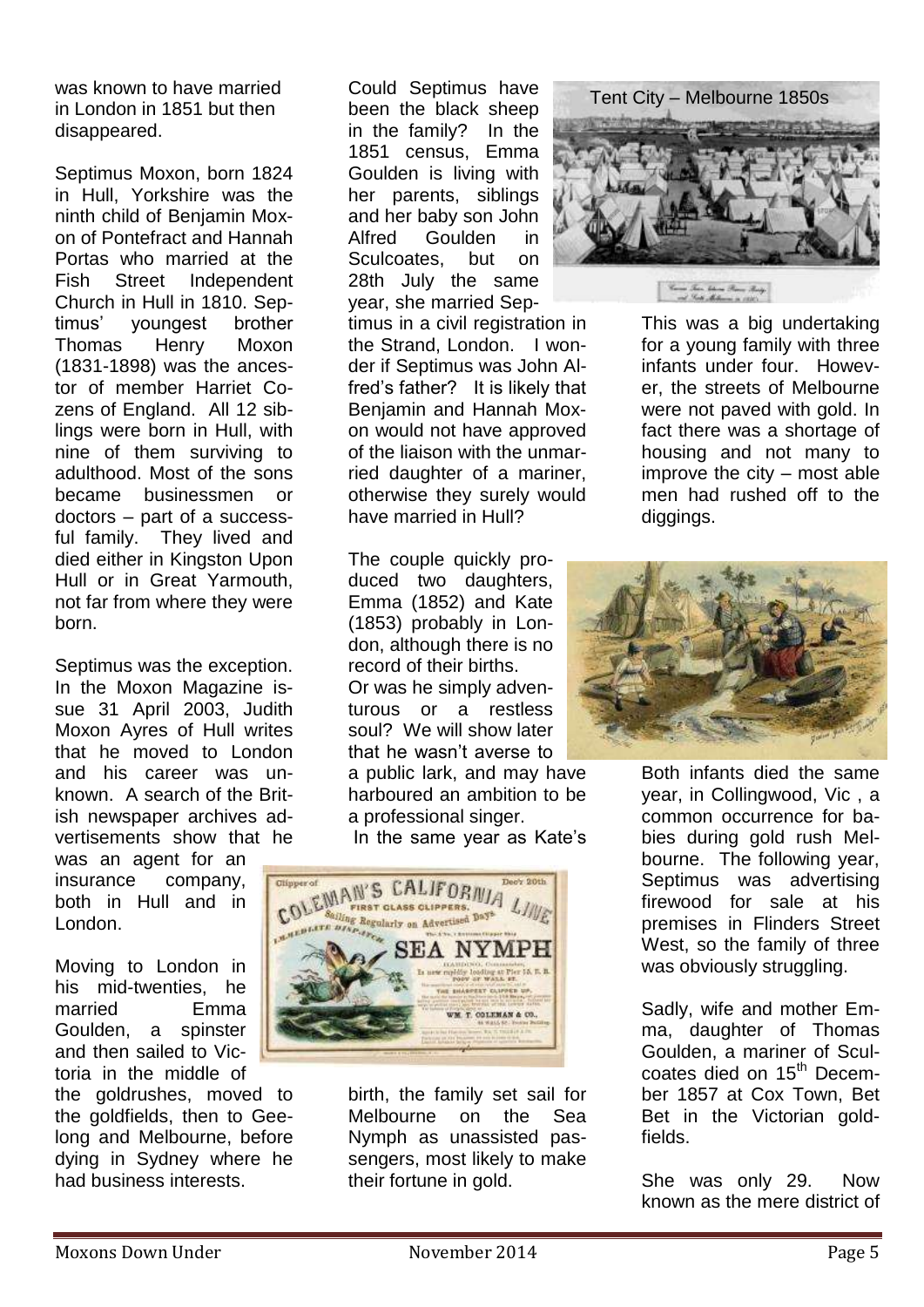Timor, near Maryborough, Cox Town had a population of 30,000 in 1857. One can imagine the primitive living conditions for a woman in the goldfields.

Whilst it is possible that Septimus was digging for gold, it is more likely he worked as an accountant or agent of some kind, given his experience.

In 1862 Septimus was advertising his services as an accountant and collector at 70 Queen Street, Melbourne. However, in 1863 he was working as the Geelong agent for Adelaide Wines and was declared insolvent the following year.

In 1865 he was a director of the Lucky Gold Mining Company (Happy Valley near Ballarat), the fortunes of which were much improved. In 1866, he was discharged from insolvency and had re-established his business interests in Melbourne.

In 1869 he remarried, to Mary Teresa Cremen, a nurse from Adelaide, by special license at St Patrick's Roman Catholic Cathedral. A daughter named Mary was born in Richmond, Melbourne in 1880 but she died the same year.

(John Alfred, using his mother's name, Goulden, grew up and married, having two children. This information is from a descendent of a child taken in and raised by Septimus' surviving second wife, Mary Teresa Moxon (nee Cremen). Mary lived until 1936.)

Septimus had now lost three daughters. Maybe his work and after-hours time spent with the Melbourne Philharmonic Society sustained him.

During the 1860s and 70s, Septimus was very involved in the Melbourne Philharmonic Society as their collector (treasurer?) and Secretary. It is obvious that he was well-known in Geelong too, as described in this article in the Geelong Advertiser of 1867:

By 1870, Septimus was the Manager of the Australian Ale & Bottling Company of Collins Street, Melbourne, and in 1885 he transferred the licence of the Shearer's Family Hotel at Steven and Judge Streets in Sydney to a new licensee, so it is likely he worked in the hotel and brewery industry for some time.

No doubt he kept some very convivial company during business hours, and the advertisement on the following page suggests he and his friends had wicked senses of humour:

The concert to be given by the Melbourne Philharmonic Society will, it is expected, be the greatest affair of the kind ever witnessed in the colony; there will be no less than five hundred performers, and everybody in Melbourne talks about going. Many in Geelong and Ballarat would also like to be present but unless the authorities agree to run a night train, they will be unable to spare the time. Mr Moxon, the secretary of the society, being an old Geelong man will we trust make application for a night train. *(Geelong Advertiser, 28 November 1867)*

According to an article in the Argus in 1868, Septimus was an accomplished performer as a bass soloist, mostly of sacred music. He was very active singing at benefit concerts during the 1860s and 70s.

He apparently kept in touch with his family in Hull, placing a notice in the Melbourne Argus in 1868 about his mother Mrs Benjamin Moxon of Hull passing away aged 80.

Septimus' death certificate (NSW 1887/004152) states that he died of typhoid fever on 8th March 1887 and had been ill for 10 days. He had been living in the colony of NSW for about 18 months, residing at Woodstock Terrace, 146 Underwood Rd, Paddington. He had sold his hotel licence in Sydney in 1885.

The death notice records the date of his marriage to Mary Teresa Cremen (1868) and his deceased child Mary, but makes no mention of his earlier marriage or family.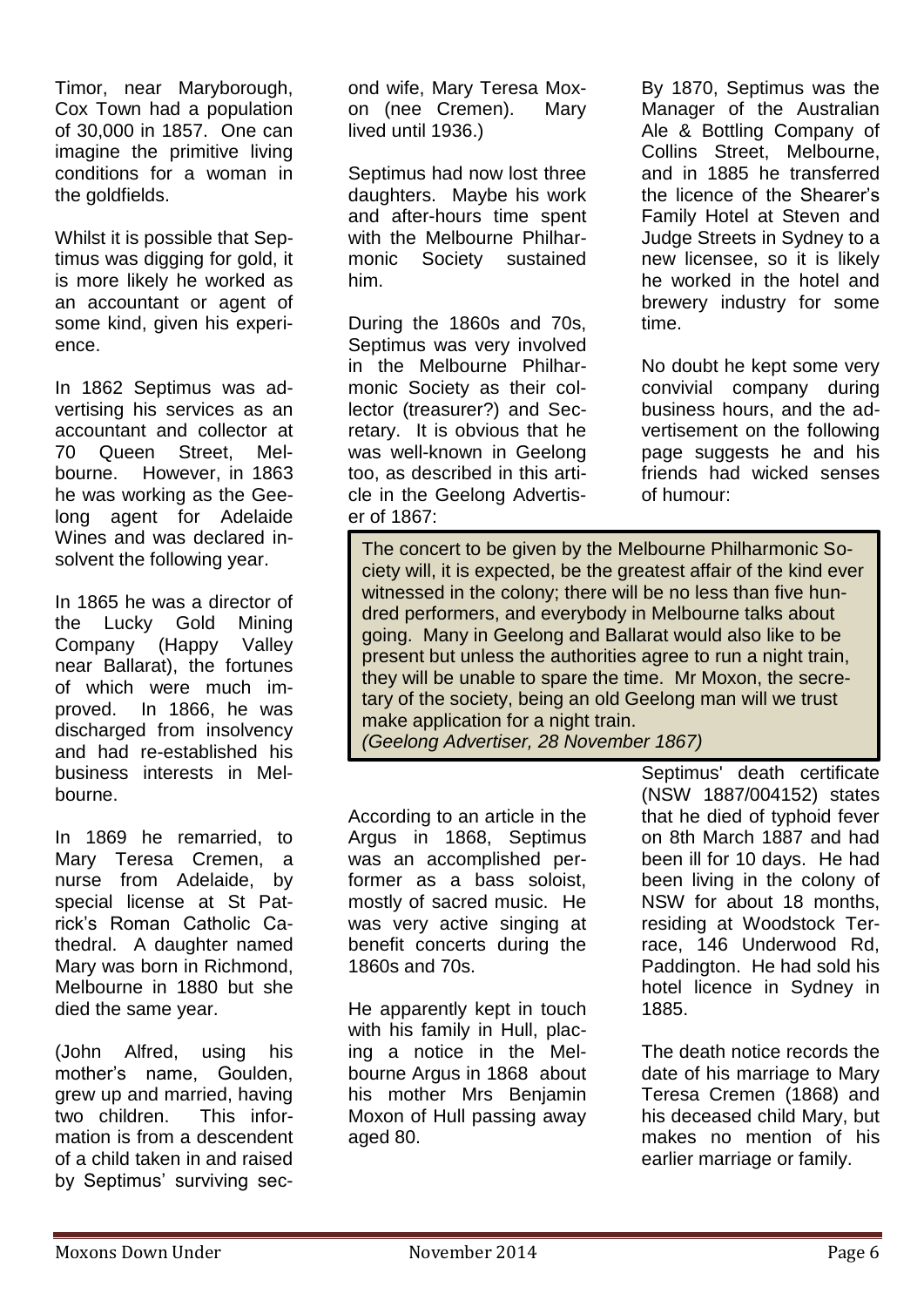#### **PROSPECTUS OF THE ANCIENT GOOSE AND GANDER COMPANY**

No liability Whatever (Quite the Contrary) Capital £5 in 100 Shares of 1s each. 50 Promoters shares to be given to the Managing Director for floating the company, PROVISIONAL DIRECTORS G.A.WALSTAB, esq, SEPTIMUS MOXON, esq, FRANCIS BREW, esq. W.TURNER, esq. SELECTION COMMITTEE Messrs. FORD, LAZARUS, FEIGL, and BRODSKY (With power to add to their number) GEO. ATHERTON, esq. Managing Director.

### OBJECTS OF THE COMPANY:

The promoters of this company have long observed with regret that the succulent goose is absent from the festive board at Christmas time of many of the impoverished, and brain-toiling children of the press. (It may be noted that goose, particularly when the apple sauce is not neglected, is filling; and it is the dearest wish of this company to place a goose (as it ought to be placed, *accumlum artem)* in every Press household throughout this sunny land).

Care will be taken that the damnably, stringy apportions provided for their customers by *some* goose clubs, and the Palæontological structures vended by others shall not be placed before the shareholders.

It is also in contemplation to establish an apple orchard and a cutlery armoury in order to provide shareholders with the most authentic sauce and the sharpest of carving knives, should an "old bird" accidentally creep into the pen.

To prove that the promoters have the interests of the shareholders thoroughly at heart, they have arranged with Mr Gutbeil, the chemist of Swanston street, for the supply of the choicest emetics should any of the shareholders be tempted to "blow their tanks out" to an inordinate degree.

As the promoters have engaged the services of Ah Sin, a well known "fowl selector", they will be in a position to supply the company at a minimum cost.

Applications to be addressed to the Managing Director … shareholders are requested not to enclose any money with their applications, *for fear of mistakes,* and to prevent unpleasantness amongst the directors as to priority of "robbers".

*(Williamstown Chronicle, 8 December 1883, page 3)*

His funeral notice makes no mention of his wife Mary, and he was buried at Waverley Cemetery on10th March 1887. It would appear that the couple were separated. She continued to live at Richmond in Melbourne for many years, working as a nurse, taking in a small child to care for and dying in 1936 at the age of 91.

Could it be that Septimus, the scion of a very large family in Hull, died a lonely man in the colony of New South Wales after leading a lively and sociable life in Victoria for over 30 years? A life not without grief, losing his beloved first wife and all his children.

*Margaret Tucker Moxon 2014*

## **Dr Frank Moxon of Bathurst**

One of the large Moxon families in Australia is well known and well represented in Bathurst, NSW.

There is even a Noel Moxon grandstand at the Bathurst Showground.

But we don't have much information about the lives of these productive Moxons.

So it was pleasing to stumble across the newspaper report reproduced on the following page.

And what we'd really like is for a "Bathurst Moxon" to enlighten us further.